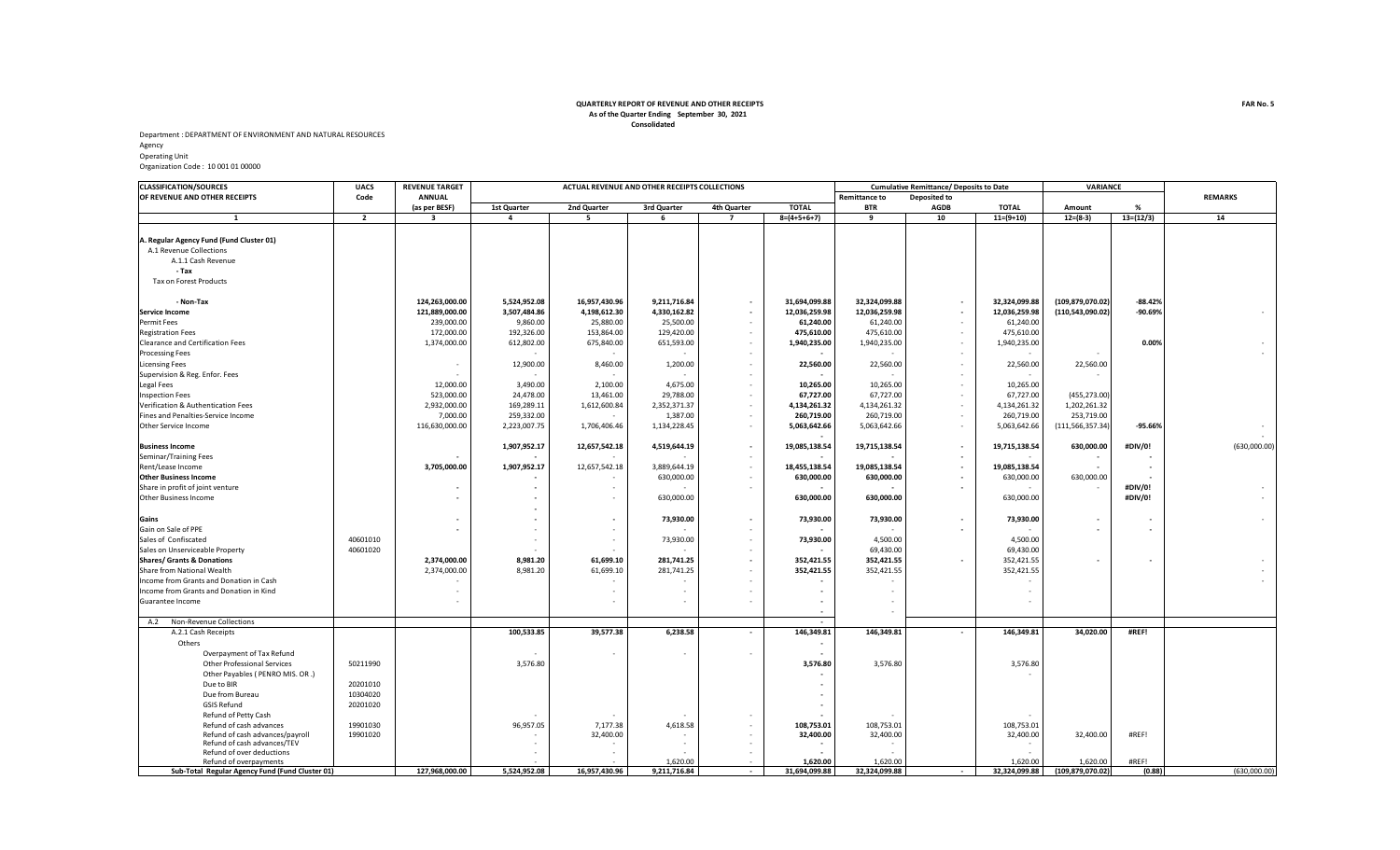| <b>CLASSIFICATION/SOURCES</b>                    | <b>UACS</b>    | <b>REVENUE TARGET</b> | ACTUAL REVENUE AND OTHER RECEIPTS COLLECTIONS |              |              |                |               |                                      | <b>Cumulative Remittance/ Deposits to Date</b> |                          | <b>VARIANCE</b> |               |                |
|--------------------------------------------------|----------------|-----------------------|-----------------------------------------------|--------------|--------------|----------------|---------------|--------------------------------------|------------------------------------------------|--------------------------|-----------------|---------------|----------------|
| OF REVENUE AND OTHER RECEIPTS                    | Code           | <b>ANNUAL</b>         |                                               |              |              |                |               | <b>Remittance to</b><br>Deposited to |                                                |                          |                 |               | <b>REMARKS</b> |
|                                                  |                | (as per BESF)         | 1st Quarter                                   | 2nd Quarter  | 3rd Quarter  | 4th Quarter    | <b>TOTAL</b>  | <b>BTR</b>                           | <b>AGDB</b>                                    | <b>TOTAL</b>             | Amount          | $\frac{9}{6}$ |                |
| $\mathbf{1}$                                     | $\overline{2}$ | $\mathbf{3}$          | $\overline{a}$                                | -5           | 6            | $\overline{7}$ | $8=(4+5+6+7)$ | 9                                    | 10                                             | $11=(9+10)$              | $12= (8-3)$     | $13=(12/3)$   | 14             |
|                                                  |                |                       |                                               |              |              |                |               |                                      |                                                |                          |                 |               |                |
|                                                  |                |                       |                                               |              |              |                |               |                                      |                                                |                          |                 |               |                |
|                                                  |                |                       |                                               |              |              |                |               |                                      |                                                |                          |                 |               |                |
| C. Special Account - (Cluster 03)                |                |                       |                                               |              |              |                |               |                                      |                                                |                          |                 |               |                |
| A.1 Revenue Collections                          |                |                       |                                               |              |              |                |               |                                      |                                                |                          |                 |               |                |
| A.1.1 Cash Revenue                               |                |                       |                                               |              |              |                |               |                                      |                                                |                          |                 |               |                |
| - Non-Tax                                        |                | 4,386,000.00          | 963,452.00                                    | 1,212,162.70 | 998,574.50   | $\sim$         | 3,174,189.20  | 3,174,189.20                         |                                                | 3,174,189.20             | (114, 511.25)   | #DIV/0!       |                |
| (25%)<br><b>Service Income</b>                   |                | 885,000.00            | 62,060.00                                     | 202,371.25   | 104,682.50   | $\sim$         | 369,113.75    | 369,113.75                           |                                                | 369,113.75               | (114, 511.25)   | (0.38)        |                |
| Permit Fees                                      |                | 601,000.00            | 59,912.50                                     | 52,712.50    | 87,950.00    | $\sim$         | 200,575.00    | 200,575.00                           |                                                | 200,575.00               |                 |               |                |
| <b>Registration Fees</b>                         |                | 1,000.00              | 50.00                                         |              |              | $\sim$         | 50.00         | 50.00                                |                                                | 50.00                    |                 |               |                |
| Clearance and Certification Fees                 |                | 2,000.00              | 850.00                                        | 600.00       | 600.00       | $\sim$         | 2,050.00      | 2,050.00                             |                                                | 2,050.00                 | 50.00           | 2.50%         |                |
| <b>Processing Fees</b>                           |                |                       | 50.00                                         |              |              |                | 50.00         | 50.00                                |                                                | 50.00                    | 50.00           |               |                |
| <b>Licensing Fees</b>                            |                |                       |                                               |              |              |                |               |                                      |                                                |                          |                 |               |                |
| Supervision & Reg. Enfor. Fees                   |                |                       |                                               |              |              |                |               | - -                                  |                                                | $\overline{\phantom{a}}$ |                 |               |                |
| Legal Fees                                       |                |                       |                                               |              |              |                |               |                                      |                                                |                          |                 |               |                |
| <b>Inspection Fees</b>                           |                | 2,000.00              | 450.00                                        | 150.00       |              |                | 600.00        | 600.00                               |                                                | 600.00                   | (1,400.00)      |               |                |
| Verification & Authentication Fees               |                |                       |                                               |              |              |                |               |                                      |                                                |                          |                 |               |                |
| Fines and Penalties-Service Income               |                |                       |                                               |              |              | $\sim$         |               |                                      |                                                |                          |                 |               |                |
| Other Service Income                             |                | 279,000.00            | 747.50                                        | 148,908.75   | 16,132.50    | $\sim$         | 165,788.75    | 165,788.75                           |                                                | 165,788.75               | (113, 211.25)   | $-40.589$     |                |
|                                                  |                |                       |                                               |              |              |                |               |                                      |                                                |                          |                 |               |                |
| <b>Business Income</b>                           |                | 3,501,000.00          | 901,392.00                                    | 1,009,791.45 | 893,892.00   | $\sim$         | 2,805,075.45  | 2,805,075.45                         |                                                | 2,805,075.45             |                 | #DIV/0!       |                |
| Seminar/Training Fees                            |                |                       |                                               |              |              | $\sim$         |               |                                      | $\sim$                                         |                          |                 |               |                |
| Rent/Lease Income                                |                | 3,501,000.00          | 901,392.00                                    | 1,009,791.45 | 893,892.00   | $\sim$         | 2,805,075.45  | 2,805,075.45                         | $\overline{\phantom{a}}$                       | 2,805,075.45             |                 |               |                |
| Sub-Total Special Account - (Cluster 03)         |                | 4,386,000.00          | 963,452.00                                    | 1,212,162.70 | 998,574.50   | $\sim$         | 3,174,189.20  | 3,174,189.20                         | $\sim$                                         | 3,174,189.20             | (114, 511.25)   | #DIV/0!       | $\sim$         |
|                                                  |                |                       |                                               |              |              |                |               |                                      |                                                |                          |                 |               |                |
| E. Internally Generated Fund (Cluster 05)        |                |                       |                                               |              |              |                |               |                                      |                                                |                          |                 |               |                |
| A.1 Revenue Collections                          |                |                       |                                               |              |              |                |               |                                      |                                                |                          |                 |               |                |
| A.1.1 Cash Revenue                               |                |                       |                                               |              |              |                |               |                                      |                                                |                          |                 |               |                |
| - Non-Tax                                        |                | 2,404,000.00          | 2,834,556.00                                  | 3,395,218.11 | 2,956,498.50 | $\sim$         | 9,186,272.61  | $\sim$                               | 9,186,272.61                                   | 9,186,272.61             | (453, 928.75)   | #DIV/0!       |                |
| <b>Service Income</b><br>(75% )                  |                | 2,404,000.00          | 130,380.00                                    | 365,843.75   | 274,822.50   | $\sim$         | 771,046.25    | $\overline{\phantom{a}}$             | 771,046.25                                     | 771,046.25               | (453, 928.75)   | $-18.889$     |                |
| Permit Fees                                      |                | 1,654,000.00          | 129,637.50                                    | 118,837.50   | 226,500.00   | $\sim$         | 474,975.00    | $\sim$                               | 474,975.00                                     | 474,975.00               |                 |               |                |
| <b>Registration Fees</b>                         |                |                       |                                               |              |              | <b>1999</b>    |               |                                      |                                                |                          |                 |               |                |
| <b>Clearance and Certification Fees</b>          |                |                       |                                               |              |              |                |               |                                      |                                                |                          |                 | #DIV/0!       |                |
| <b>Processing Fees</b>                           |                |                       |                                               |              | ٠            |                |               |                                      |                                                |                          |                 |               |                |
| <b>Licensing Fees</b>                            |                |                       |                                               |              | ٠            |                |               |                                      |                                                |                          |                 |               |                |
| Supervision & Reg. Enfor. Fees                   |                |                       |                                               |              |              |                |               |                                      |                                                |                          |                 |               |                |
| Legal Fees                                       |                |                       |                                               |              |              |                |               |                                      |                                                |                          |                 |               |                |
| <b>Inspection Fees</b>                           |                |                       |                                               |              |              |                |               |                                      |                                                |                          |                 |               |                |
| Verification & Authentication Fees               |                |                       |                                               |              |              |                |               |                                      |                                                |                          |                 |               |                |
| Fines and Penalties-Service Income               |                |                       |                                               |              |              |                |               |                                      |                                                |                          |                 |               |                |
| Other Service Income                             |                | 750,000.00            | 742.50                                        | 247,006.25   | 48,322.50    | $\sim$         | 296,071.25    |                                      | 296,071.25                                     | 296,071.25               | (453, 928.75)   | $-60.52%$     |                |
|                                                  |                |                       |                                               |              |              |                |               |                                      |                                                |                          |                 |               |                |
| <b>Business Income</b>                           |                |                       | 2,704,176.00                                  | 3,029,374.36 | 2,681,676.00 | $\sim$         | 8,415,226.36  | $\overline{\phantom{a}}$             | 8,415,226.36                                   | 8,415,226.36             |                 | #DIV/0!       |                |
| Seminar/Training Fees                            |                |                       |                                               |              |              |                |               |                                      |                                                |                          |                 |               |                |
| Rent/Lease Income                                |                | 11,110,000.00         | 2,704,176.00                                  | 3,029,374.36 | 2,681,676.00 | $\sim$         | 8,415,226.36  |                                      | 8,415,226.36                                   | 8,415,226.36             |                 |               |                |
| Sub-Total Internally Generated Fund (Cluster 05) |                | 2,404,000.00          | 2,834,556.00                                  | 3,395,218.11 | 2,956,498.50 | $\sim$         | 9,186,272.61  | $\sim$                               | 9,186,272.61                                   | 9,186,272.61             | 6,782,272.61    | 282.12%       |                |